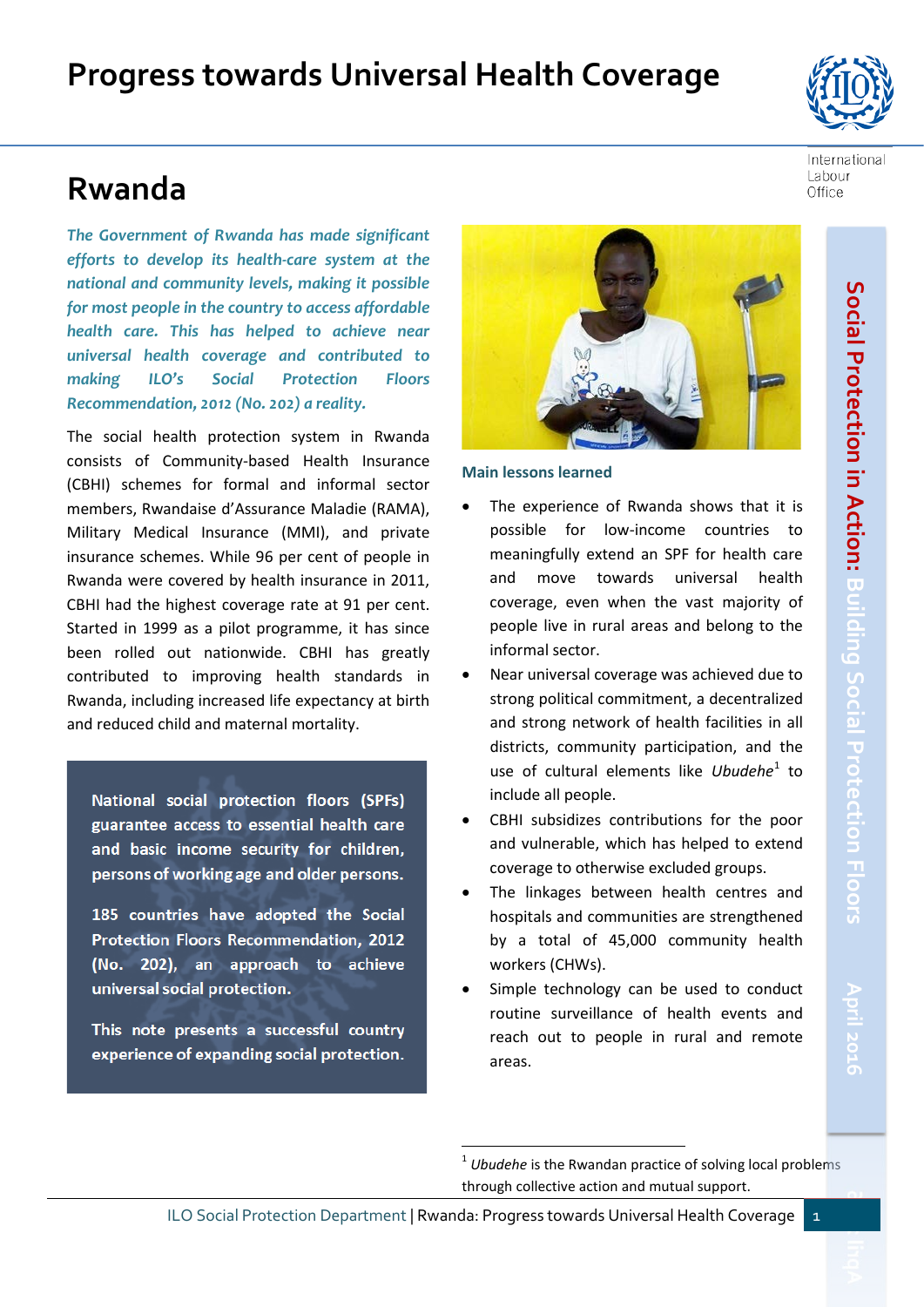### **1. What is Rwanda's social health protection system?**

Over four years of civil war and genocide in Rwanda, close to 1 million lives were lost and the country was left in a state of near collapse in 1994. Since then, Rwanda has made striking achievements in rebuilding its health-care system and reaching near universal coverage. The following are the main health insurance schemes in Rwanda:

- 1. **Rwandaise d'Assurance Maladie**, which provides medical insurance to civil servants and employees of state-owned enterprises;
- 2. **Military Medical Insurance**, which provides basic insurance coverage to military personnel;
- 3. **Community-based Health Insurance schemes**, or Mutuelles de Santé, for formal and informal sector members; and
- 4. **private insurance products**.

The Government of Rwanda's Vision 2020 and the Economic Development and Poverty Reduction Strategy provide for a health-care system that is based on health equity and developed using a people-centric, inclusive, and social cohesion-driven approach.

To extend coverage to all Rwandans, the Government launched CBHI as a pilot programme in 1999 with a nationwide roll-out in 2004. Coverage increased significantly from 7 per cent in 2003 to 91 per cent in 2011 and has helped promote the participation of communities in their socio-economic development.

#### **2. What is the CBHI system?**

**Legal framework:** The CBHI schemes are regulated by Law No. 62/2007 and statutory orders which contain provisions for their creation, management, and implementation, including the membership rules, package of services, provider payment options, and financing mechanisms. The Law states that every person in Rwanda not insured by any other health insurance scheme must join a CBHI scheme, thereby making affiliation to CBHI mandatory in nature.

<span id="page-1-0"></span>**Financing:** The scheme is financed through various sources, such as member contributions, government subsidies, external donors, and other health insurance schemes such as RAMA and MMI, as seen in the figure 1. Contributions are made on an annual basis and there is a waiting period of one month to access services. A co-payment is asked from members at the point of use of health services.





Source: Ministry of Health, Rwanda

The contributions are based on a three-tiered premium scaling system called *Ubudehe*, established in 2010. *Ubudehe* assigns households into one of six categories, based on their income and assets. The premium of the two poorest and most vulnerable categories, i.e. 2,000 Rwandan francs (RWF), is fully subsidized by the Government. The two middle categories pay a slightly higher premium of RWF3,000, while the two highest categories pay the highest premium of RWF7,000. The National Income Categorization Database is used by local governments to classify the beneficiaries into one of six categories. *Ubudehe* introduced the principles of solidarity and inclusion in CBHI and contributed to improving its financial sustainability.

**Implementation framework:** Figure 2 shows the previous governance and financing structure of the overall CBHI system. In October 2015, the management of CBHI was transferred from the Ministry of Health to the Rwanda Social Security Board in order to improve the financial management and efficiency of the system. Figure 2 also depicts the decentralization of CBHI to the district and sector<sup>[2](#page-1-0)</sup> levels.

 $\overline{a}$ 

 $2$  Sectors are administrative subdivisions of a district.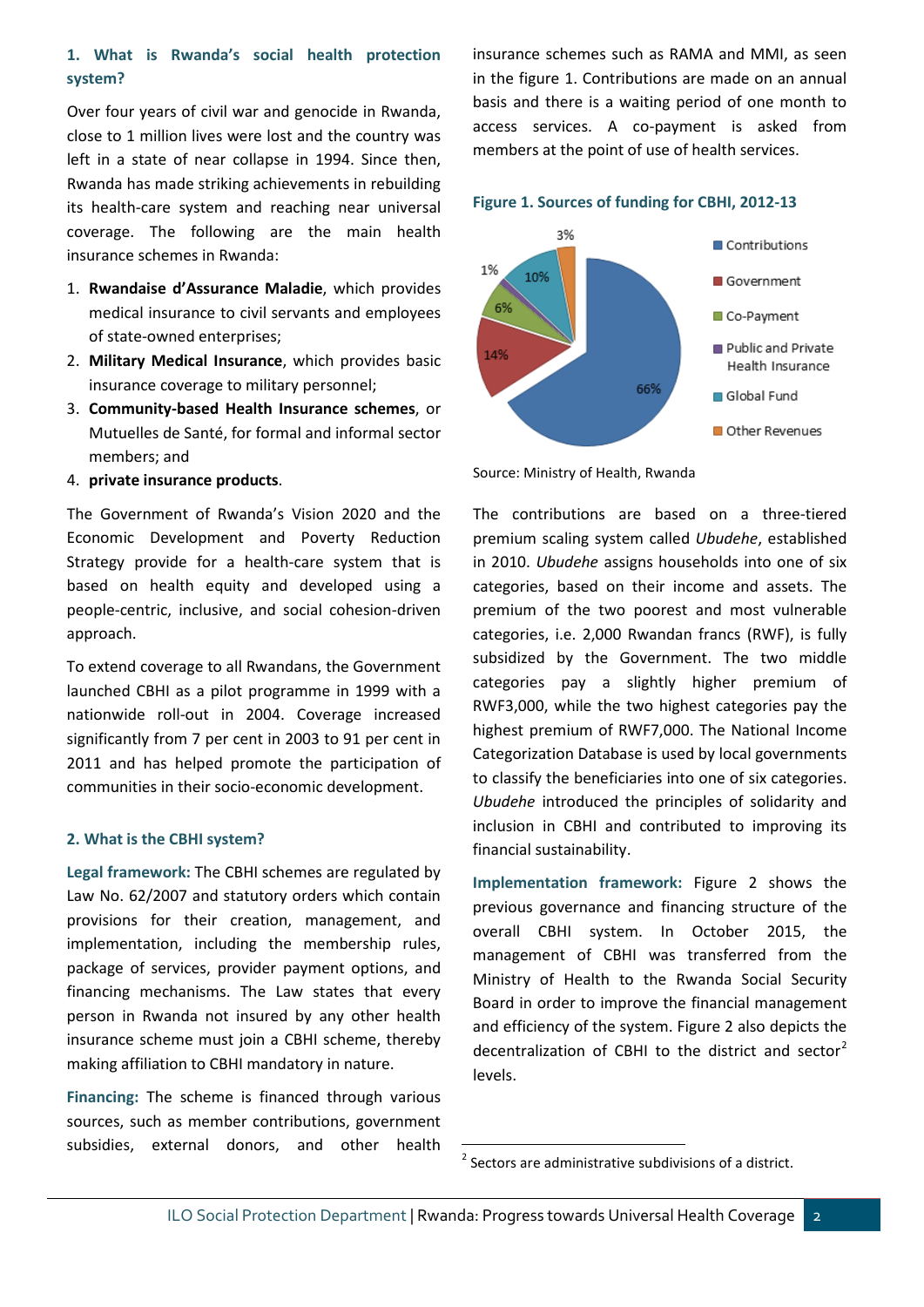Health-care services in Rwanda are delivered through a network of interconnected facilities. At the lowest level, health centres and health posts provide primary and preventive health-care services and offer pharmaceutical and basic laboratory support. District hospitals focus on preventive and curative services and health promotion. Provincial referral hospitals provide basic specialized services and have broader geographical coverage. National referral hospitals deliver specialized services and provide training tools and facilities for the expansion of medical services. CBHI members can access services at any of these facilities. The cost of ambulances is also covered.

This system is complemented by a network of 45,000 community health workers who further contribute to strengthening the linkages between the health centres and hospitals and the communities. CHWs use simple mobile applications, such as RapidSMS and mUbuzima, to conduct routine surveillance and monitor health events. In this way, they facilitate case management and monitoring of health indicators.

## Furthermore, the Rwanda Health Management Information System, launched in February 2012, is a web-based application that is used to collect data from health facilities.

Decentralization and community participation are encouraged through management, implementation, and monitoring of CBHI schemes at the sector and district levels. Being close to the people, CHWs form the final layer in the decentralized health-care structure. The people are sensitized about health care and CBHI through various awareness-raising measures and are involved in the management of CBHI through electing members to the CBHI committees.

**Coverage:** The high coverage rate of 96 per cent can be attributed to several factors, especially political commitment, strong leadership, community participation, a decentralized health-care structure using CHWs, provision of incentives to the staff (i.e. performance-based financing), and effectively coordinated donor assistance. Rwanda employs evidence-based policies and practices by scaling up pilot initiatives that prove to be successful.



### **Figure 2. Structure of the CBHI system in Rwanda[3](#page-2-0)**

<span id="page-2-0"></span><sup>3</sup> From October 2015, the management of CBHI was transferred to the Rwanda Social Security Board.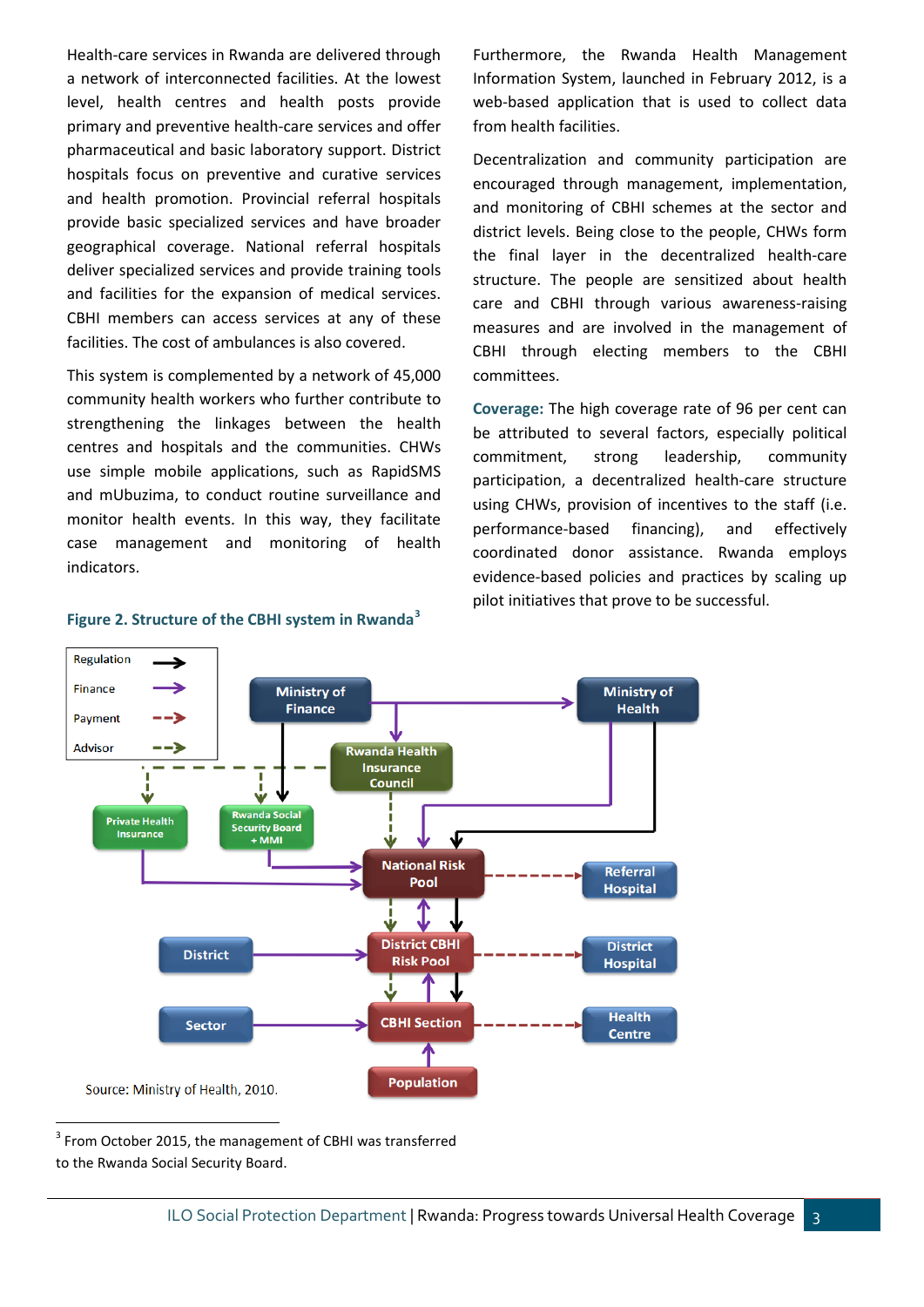#### **3. What are the key achievements in Rwanda?**

The Rwandan genocide of 1994 and civil war had a devastating effect on the health-care system, creating a shortage of health workers and destroying infrastructure. Since then, the country has faced an enormous challenge to reconstruct its health-care system and infrastructure, improve the coverage and quality of health care, and tackle high HIV prevalence. This was done over a period of time through several measures, such as decentralizing services to the district level, installing the CBHI system, encouraging community participation in its management and financing, putting into place HIV and malaria programmes, and increasing immunization among children.



**Figure 3. Average life expectancy (in years)**

Source: World Bank, 2016.

These measures have contributed significantly to improving health standards in the country. As seen in the figure 3, life expectancy at birth for Rwandans fell sharply during the years of civil war and genocide. Since then, it has increased steadily to its current level of 64 years, which is higher than the life expectancy of 57 years for sub-Saharan Africa. The under-five mortality rate, which was among the highest in the world in the early 1990s, has declined to 42 per 1,000 thereby achieving the Millennium Development Goal (MDG) 4 on child health. Rwanda has also made significant improvements in reducing maternal mortality which stands at 29 deaths per 10,000 live births (Source: World Bank, 2016).

<span id="page-3-0"></span>CBHI has helped to reduce out-of-pocket (OOP) payments, as seen in figure 4, making health care more affordable for its members. People can access care before their condition worsens, which decreases the total cost of treatment.

Improvement of infrastructure, especially in rural areas, has increased demand and access to health care and it is estimated that at least 60 per cent of the population lives within 5 kilometres of a health centre. Following the introduction of CBHI, utilization of health care increased from 31 per cent in 2003 to 107 per cent in 2012. $4$ 

#### **4. What are the challenges?**

**Declining enrolment rates:** Even though health-care reforms in Rwanda helped to significantly increase coverage, there are still gaps in the implementation and universal coverage has not yet been reached. Furthermore, enrolment rates have declined slightly since 2011, partly due to incorrect categorization of members in the *Ubudehe* system. Some members are categorized as wealthier than they actually are and tend to drop out. Other members, whilst correctly classified, experience difficulties in paying the premiums due to seasonal or irregular incomes.

People also tend not to enrol unless they are in need of health care. This is facilitated by the fact that the waiting period of one month has not been strictly enforced. Furthermore, some members may access health-care services without paying the entire premium. There is no penalty system in place for such cases. Greater use of technology and mobile applications could help improve compliance.



 $4$  One person could utilize health services for different health problems.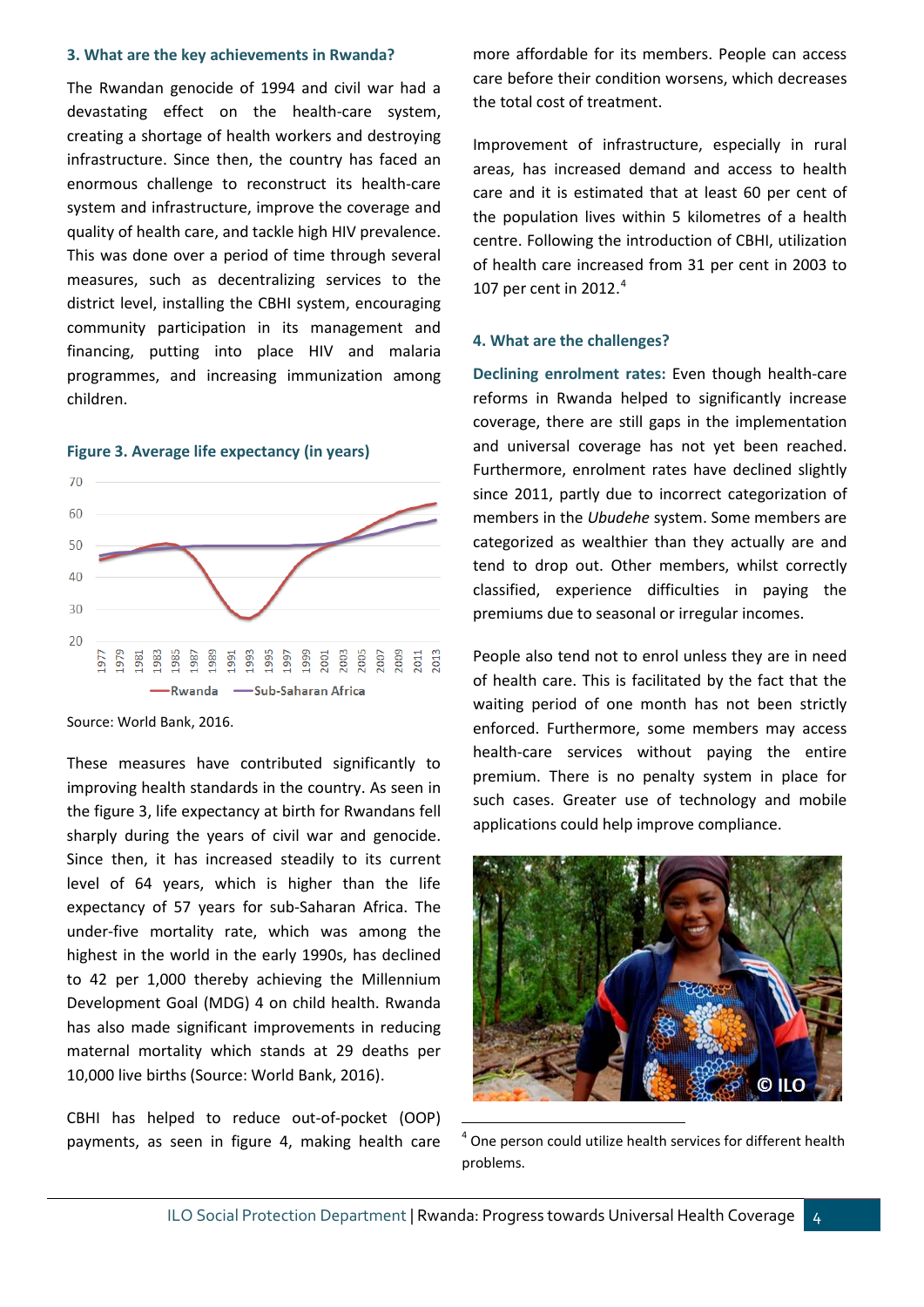**Staff and financial deficits:** According to Recommendation No. 202, universal health protection should be based on entitlements prescribed by law and constitute services that meet the criteria of availability, accessibility, and quality. Figure 4 shows five indicators to measure the deficits in effective access to health care in urban and rural Rwanda compared to Africa as a whole. While most Rwandan people were legally covered by health insurance in 2010, access to health services was still hampered for some 80 per cent of the population due to deficits in the professional health workforce and funds. The deficit in professional health workers such as doctors, nurses and midwives was partly compensated by the large number of CHWs who visit people's houses to monitor health events and suggest early intervention. However, improvements are needed for effective and timely access to health care in Rwanda.

#### **Figure 4. Effective access to health care (2010)**



Source: Scheil-Adlung, 2015.

In addition to the insufficient number of skilled health workers, capacity building is needed for health workers and managers. Distribution of health workers across regions has to be made more equitable, especially between urban and rural areas.

CBHI's low contribution rates have resulted in hospitals bearing large debts and patients having to buy drugs themselves from pharmacies without reimbursement. Further investments in the healthcare system are needed at the national and district levels with an upward adjustment of contribution rates to help build financial robustness and sustainability. At the same time, the challenge of a large informal sector with limited capacity to pay their contributions on a regular basis and make their co-payments needs to be considered.



**Next steps:** Rwanda has made great advancements in providing health protection to its citizens through its focus on inclusion of the informal sector and people in rural areas. In this way, CBHI has supported the implementation of Rwanda's Economic Development and Poverty Reduction Strategy; however, more work is needed to address the current challenges in the health-care system. Some of these challenges, such as better financial management, greater efficiency, and better provision of quality health care, are envisaged to be addressed through the recent transfer of the operations to the Rwanda Social Security Board.